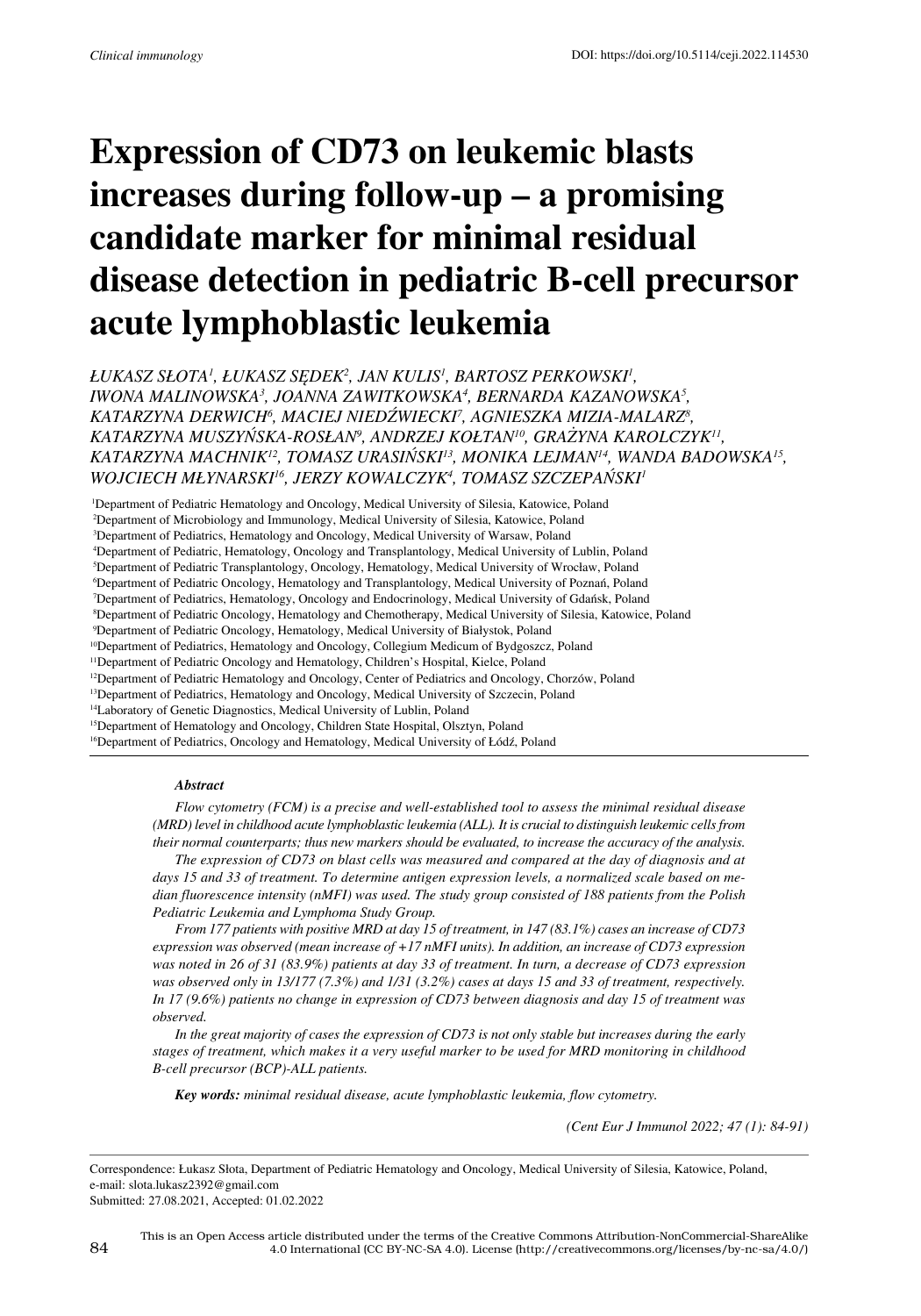# **Introduction**

Acute lymphoblastic leukemias (ALL) constitute about 35% of all childhood cancers. Although ALL is a heterogeneous group of diseases, it can be characterized by an abnormal proliferation and accumulation of immature cells – lymphoblasts in the bone marrow (BM), which can also spread to peripheral blood [1, 2]. In around 85% of childhood ALL cases, malignant transformation concerns immature B cells, resulting in B-cell precursor-ALL (BCP-ALL). Several somatic genetic alterations were described to trigger ALL, by modulating key regulatory processes, such as cell proliferation or responsiveness to apoptosis signals [1]*.* In about 75% of cases of pediatric BCP-ALL, different structural or numerical chromosome aberrations can be identified. Translocation t(12;21)(p13;q22), leading to the formation of fusion gene *ETV6-RUNX1*, and hyperdiploidy are the two most common and at the same time associated with the most favorable prognosis. In turn, rare aberrations such as t(9;22)/*BCR-ABL1* and *KMT2A* gene rearrangements constitute adverse prognostic factors [3].

The last decade brought enormous advances in genomic research, which enabled more personalized, risk-directed therapy to be introduced for ALL patients. Specifically, this significantly improved the long-term survival and quality of life of pediatric ALL patients [4, 5]. Even though the statistics are encouraging, relapses among post-therapy ALL children still occur in about 20% of patients, implying that there is still much space for improvement [2]. The first step should be focused on early identification of genetic alterations holding the potential of direct introduction of the personalized therapeutic approach [4, 5]. Secondly, robust, standardized methods of monitoring the treatment efficiency should be introduced into routine practice. The latter can be achieved by assessment of minimal (or measurable) residual disease (MRD) i.e., quantification of residual leukemic cells at particular time points of the treatment protocol [5-8].

MRD detection is an already well-established, independent prognostic indicator in ALL and one of the key parameters in contemporary ALL treatment protocols used for patient stratification [5, 6, 8, 9]. Currently, two methods of MRD monitoring are employed: molecular technique based on clone-specific quantitative PCR amplification of immunoglobulin/T-cell receptor genes and flow cytometry (FC). The latter technique successfully competes with more time-consuming PCR-based techniques, and its application in a multiparametric  $(≥ 8$ -parameter) setting can provide the same sensitivity levels (down to  $10^{-5}$ ) [10-12]. Advantages of FC include its speed, wide accessibility and affordability [12]. However, the predictive value of FC-MRD is affected by some technical challenges and interpretative complexities [6]. The most important is the lack, low number or instability of the so-called leukemia-associated immunophenotypes (LAIPs), which might

concern 2% up to even 20% of pediatric ALL patients [13, 14]. This means that in this proportion of cases, the phenotype of leukemic blasts at diagnosis of BCP-ALL, determined using 'classical' markers (such as CD10, CD20, CD34, TdT, CD22, CD38, CD45), can be very similar to the phenotype of normal B-cell precursor cells (BCP, hematogones) emerging in BM in high amounts particularly at later follow-up time points. It is also evidenced that some antigens, e.g., CD10, CD20 and CD34, are prone to modulation (up- or downregulation) caused by different chemotherapeutic drugs [14, 15]. Thus, to prevent false negative MRD results it is crucial to determine strong LAIPs at diagnosis of BCP-ALL, e.g., by introduction of markers showing differential expression patterns from both leukemic blasts and all maturational stages of normal hematogones, and that at the same time are stable during the course of the therapy [15, 16]. The sensitivity of MRD assessment rises with the number of antibodies/antigens used to determine the LAIP of leukemic blasts [10]. In recent years, several studies were published in which potentially useful markers for MRD monitoring were assessed [14, 15, 17-23]. Among them, CD73 was shown as a promising marker for MRD monitoring in BCP-ALL [15].

CD73, also known as ecto-5'-nucleotidase, is an enzyme which catalyzes the conversion of 5-prime mononucleotides to nucleosides, mostly AMP to adenosine; thus overexpression of CD73 can be associated with high concentration of adenosine [24]. It has been proved that overproduction of extracellular adenosine promotes tumor growth and propagation by suppression of antitumor T-cell function [25]. Utilizing this knowledge, CD73 might be used in the future as a potent target in cancer immunotherapy [26].

The aim of the study was to determine and compare the expression of CD73 antigen on leukemic blasts at diagnosis and at days 15 and 33 of induction treatment in MRD-positive cases.

# **Material and methods**

The study group consisted of 188 childhood BCP-ALL patients treated in 14 centers of the Polish Pediatric Leukemia and Lymphoma Study Group. Bone marrow samples collected at BCP-ALL diagnosis and days 15 and 33 of treatment were shipped to the reference center for FC-MRD detection – Medical University of Silesia in Katowice, Department of Pediatric Hematology and Oncology in Zabrze for central evaluation. The samples were processed in accordance with EuroFlow sample preparation protocols [27] including the EuroFlow bulk lysis protocol for samples collected at days 15 and 33 of treatment [28]. All samples at days 15 and 33 of treatment were stained with a ten-color monoclonal antibody panel and acquired with a BD FACS Canto flow cytometer (Fig. 1). For monitoring of BCP-ALL, EuroFlow recommends an 8-color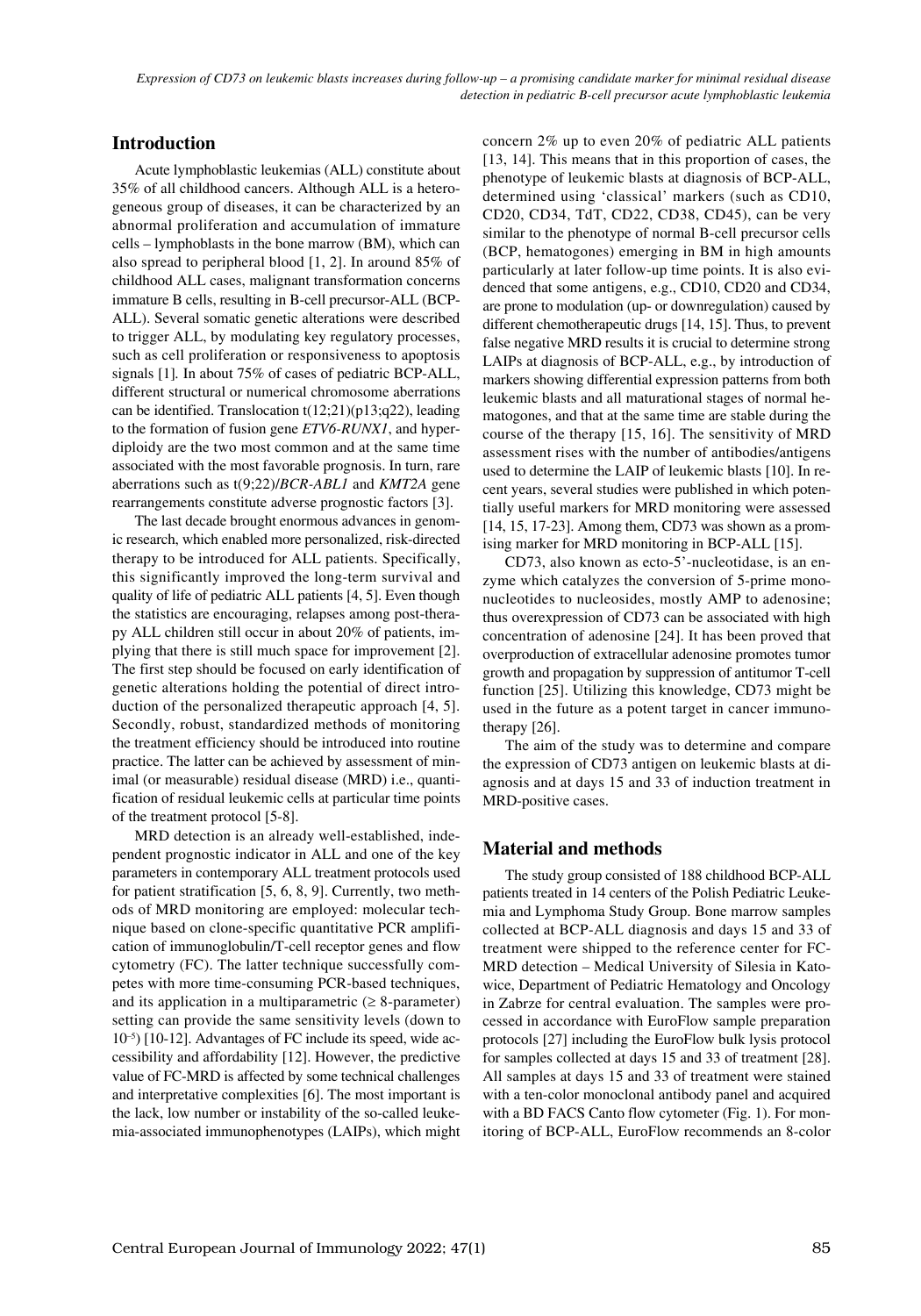| <b>FITC</b>                  | PE             | PerCP           | $PE-Cv7$        |                     |                     | $APC$   Alexa700   APC-H7/C7 | PB                          | BV-510       | <b>BV-605</b>                  |
|------------------------------|----------------|-----------------|-----------------|---------------------|---------------------|------------------------------|-----------------------------|--------------|--------------------------------|
| Syto16 Invi-<br>trogen 10 ul | CD66/<br>CD304 | CD34<br>BD10 ul | CD19 BD<br>5 ul | CD22<br>$BD$ 3 $ul$ | CD45<br>$BD$ 3 $ul$ | CD38<br>$BD$ 3 $ul$          | CD20<br>Biole-<br>gend 1 µl | CD73<br>3 ul | $CD10$ Invi-<br>trogen $5 \mu$ |





**Fig. 2.** Typical expression of CD73 on normal mature B-cells (red – CD73-positive subset, grey – CD73-negative subset). The MFI values of CD73 observed on those B-cell subsets were used as reference to create a normalized scale

panel combining CD304 and CD73 antigens together at the PE position. However, since 10-color stainings were available, these antigens were split apart, which enabled assessment of both single antigens in the current study.

Since MFI values have usually large, fluorochrome-specific spread, often reaching high values, direct usage of MFI as a measure of antigen expression is difficult and not recommended. Thus, to determine antigen expression level, a normalized scale based on median fluorescence intensity (nMFI) was used [29]. As a positive reference for CD73 expression, a normal bone marrow CD73-positive mature B-cell subset was used, whereas a CD73-negative B-cell subset served as a negative reference population (Fig. 2). The range between mean MFI of CD73-positive and CD73-negative B-cell subsets was divided into 10 equal intervals: nMFI scores 0-1 corresponded to lack/low expression of CD73, while nMFI score of 10 represented maximal expression measured on the positive reference B-cell subset. MFI expression values on blast cells were compared to the nMFI scale and were assigned a score from 0 to 10. Since expression of CD73



**Fig. 3.** Changes in CD73 expression at day 15 of treatment. nMFI values over the green line correspond to CD73 expression at diagnosis, whereas the blue line represents the nMFI values of CD73 for corresponding patients at day 15 of treatment. The results were ordered by increasing CD73 expression, from cases with decreased expression at day 15 (section I), through constant expression at day 15 (section II),

on leukemic blasts could be abnormally high, the scale was extrapolated when necessary to assign nMFI scores higher than 10.

Expression levels of CD73 on leukemic cells were evaluated at diagnosis (day 0), at days 15 and 33 of induction treatment when routine FC-MRD evaluation was performed. Subsequently, expression levels in nMFI units were pairwise compared between day 0 and day 15 for every patient, and between day 0 and day 33 for patients who were still MRD-positive (31 patients). The modulation of CD73 expression was subsequently correlated with the occurrence of the most frequent genetic aberrations in BCP-ALL such as *BCR-ABL1*, *KMT2A* rearrangements, *ETV6-RUNX1*, *TCF3-PBX1*, *IKZF1*, as well as with hyperand hypodiploidy.

For every patient, principal component analysis (PCA) was performed using Infinicyt (Cytognos, Salamanca, Spain) software. This approach determines the utility of individual markers contained in a single tube and grades them based on their individual contribution to separation of different cell populations. Thus, the use of PCA enabled us to compare the significance of CD73 in separation of blast cells from normal B cells vs. other well-established markers in the tube (e.g. CD10, CD20, CD38).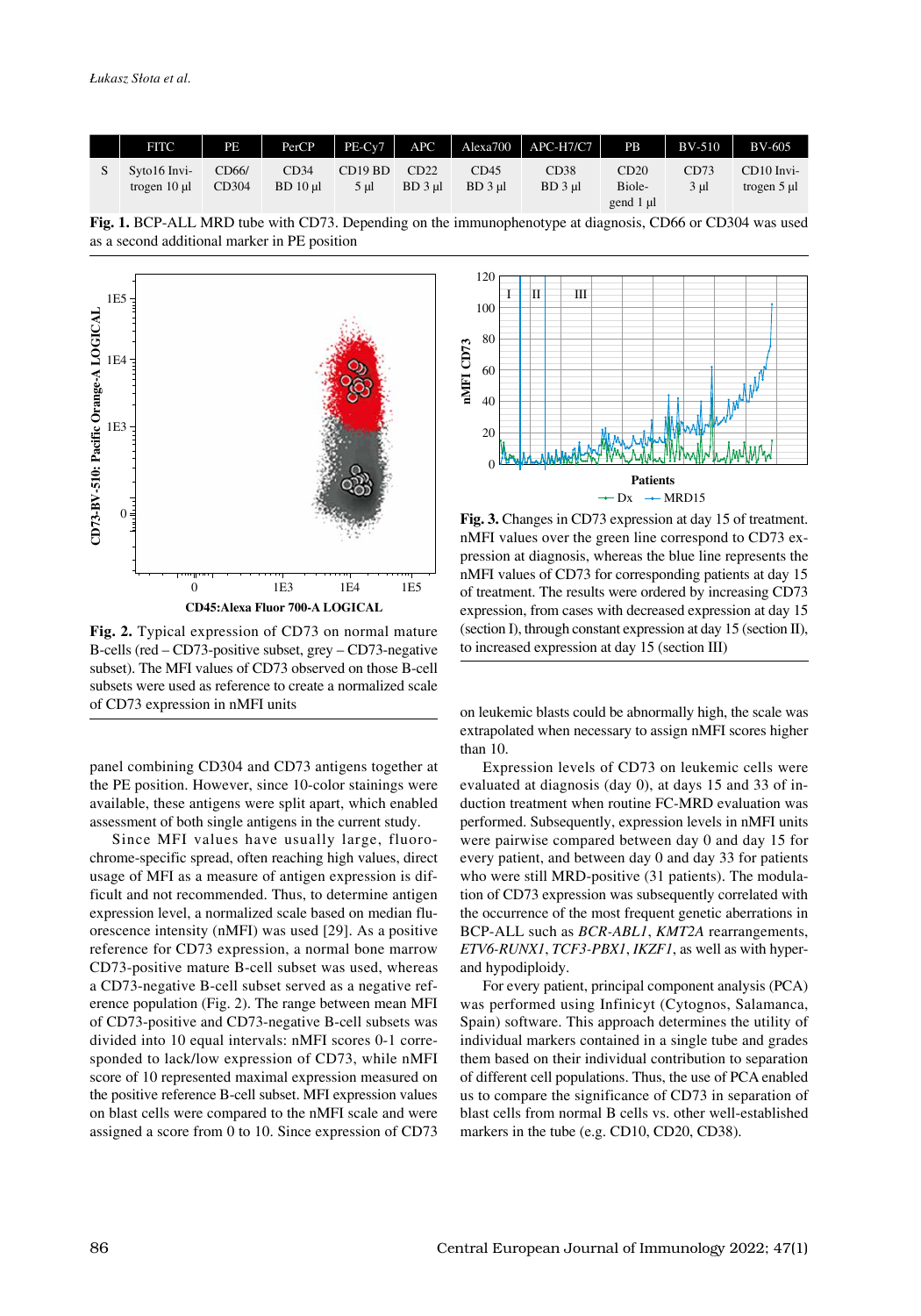

## **Results**

### **CD73 expression at day 15 of induction treatment**

Out of 188 patients, 177 (94.1%) were MRD-positive at 15 day of treatment. Among MRD-positive patients, mean expression level of CD73 at diagnosis was 5 nMFI units, while at day 15 of treatment nMFI was 19. In 147 cases (83.1%) an increase of CD73 expression level at day15 of treatment was observed (mean increase of +17 nMFI units). In turn, CD73 expression level at day 15 was lower than at diagnosis in 13/177 (7.3%) cases (mean decrease of –3 nMFI units). In 17/177 (9.6%) cases the expression of CD73 remained at the same level (Figs. 3 and 4).

Interestingly, in 6 cases (3.4%) with lack of, or min-

Table 1. Number (%) of cases per different CD73 expression intervals

|        | $0-1$ nMFI | $2-6$ nMFI | 7-10 nMFI | > 10 nMFI |
|--------|------------|------------|-----------|-----------|
| Day 0  | $38(21\%)$ | 91(51%)    | 24 (14%)  | 24 (14%)  |
| Day 15 | $20(11\%)$ | 27(15%)    | 18 (10%)  | 112(64%)  |
| Day 33 | $3(10\%)$  | 5(16%)     | 2(6%)     | 21(68%)   |

nificant increase at day 15 of induction treatment was observed (mean increase of +2 nMFI units). In contrast, only 3 CD73-positive cases (1.7%) had become CD73-negative at day 15 of induction treatment (Table 1).

#### **Change of CD73 expression at day 33 of treatment**

In 31 MRD-positive patients at day 33 of treatment, the mean nMFI value was 23 units (i.e., the same as at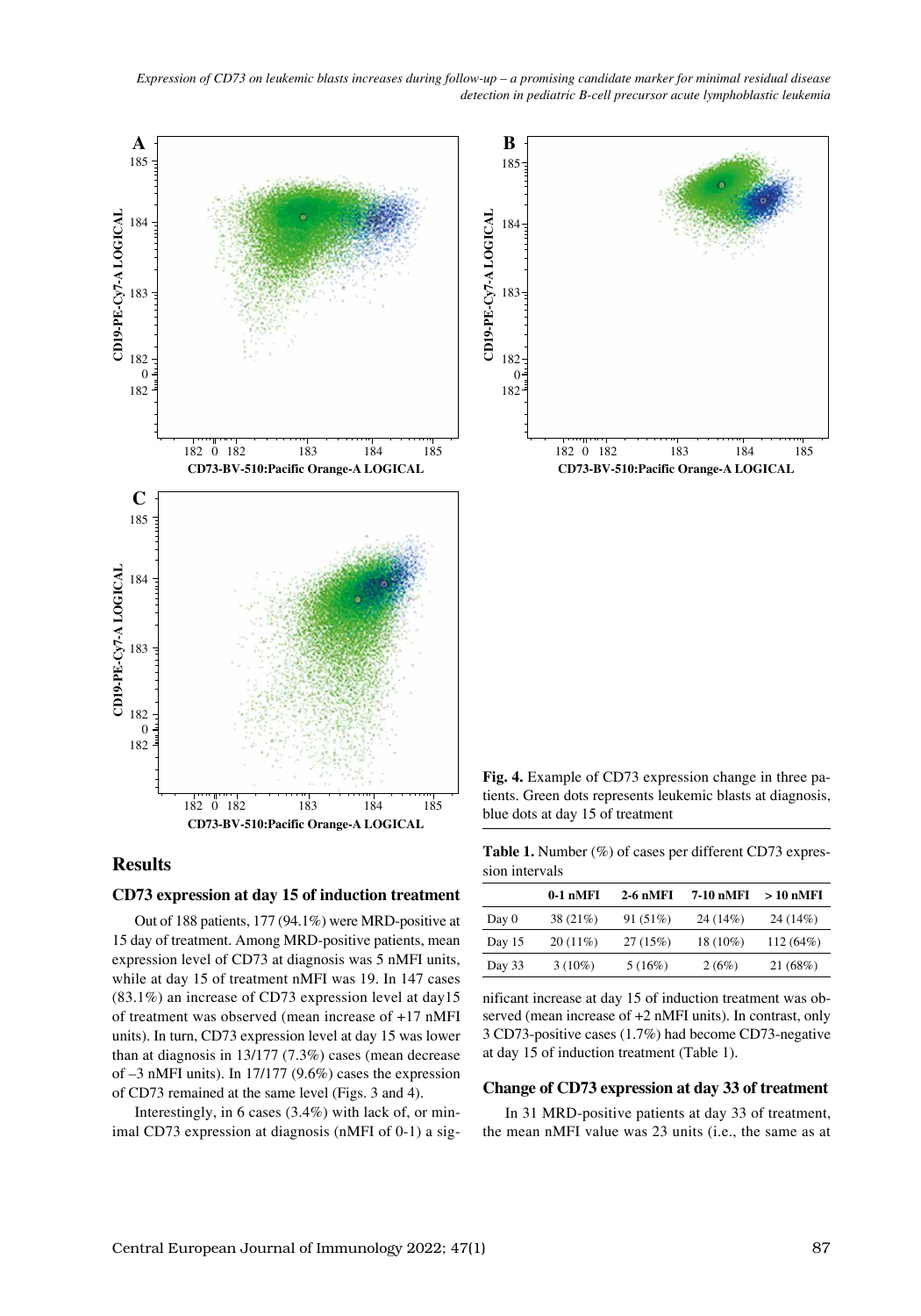



**Fig. 6.** Mean values of CD73 expression at different time points in MRD-positive patients at day 33 of treatment

day 15 of treatment), as compared to mean nMFI of 6 at day 0 for these patients. An increase of CD73 expression was observed in 26/31 (83.9%) patients (mean increase of +17 nMFI units), while a decrease (by –5 nMFI) was observed only in 1 case. In 4 cases, the expression of CD73 showed no changes as compared to day 0. Interestingly, in 2 of these cases, the expression was very stable throughout all three time points (nMFI = 1) (Figs. 5 and 6).

# **Correlation of genetic data with CD73 expression changes**

Correlation of the mean CD73 expression increase between day 0 and day 15 of treatment with the presence of *BCR-ABL1*, *TCF3-PBX1*, *IKZF1* and *ETV6-RUNX1* rearrangements did not reveal any significant differences as compared to patients without those aberrations (Table 2). In contrast, in patients with hyperdiploidy the increase

**Table 2.** Mean CD73 expression change in BCP-ALL patients of different genetic subtype

|                        |     | n              | Day 0 | <b>Day 15</b> | Δ                |
|------------------------|-----|----------------|-------|---------------|------------------|
| <b>BCR-ABL</b>         | Pos | 7              | 7.6   | 18            | 10.4             |
|                        | Neg | 152            | 5.4   | 19.6          | 14               |
| KMT2A                  | Pos | 3              | 0.7   | 0.7           | $\boldsymbol{0}$ |
| rearrangements         | Neg | 158            | 5.5   | 19.7          | 14.1             |
| <i>ETV6/RUNX1</i>      | Pos | 41             | 7.3   | 17.9          | 10.6             |
|                        | Neg | 109            | 4.7   | 19.7          | 15.1             |
| TCF3-PBX1              | Pos | 9              | 2.8   | 11.4          | 8.7              |
|                        | Neg | 76             | 5.6   | 20.6          | 15               |
| Hyperdiploidy          | Pos | 32             | 4.4   | 24.1          | $19.7*$          |
|                        | Neg | 89             | 5.7   | 17.7          | $12.1*$          |
| IKZF1-plus             | Pos | $\overline{2}$ | 2.5   | 7.5           | 5                |
| IKZF1 deletions        | Pos | 3              | 14    | 40.3          | 26.3             |
| IKZF1 (plus/deletions) | Neg | 32             | 4.2   | 18.8          | 14.3             |
|                        |     |                |       |               |                  |

*Pos – presence of aberrancy, Neg – absence of aberrancy, n – number of cases,*  Δ *– change during treatment; significant changes at p = 0.05 are indicated with \**

of CD73 expression on blast cells at day 15 of treatment was significantly higher than in diploid patients (+19.7 vs.  $+12.1$  nMFI units, respectively;  $p < 0.01$ , Table 2). Interestingly, in all 3 *KMT2A*-rearranged patients CD73 expression was very low at day 0 and did not increase during the early phases of treatment (nMFI of 0-1).

#### **Significance of CD73 in blast cell separation**

At day 15 of induction treatment in 97/177 (55%) cases, CD73 was within the top 5 markers contributing to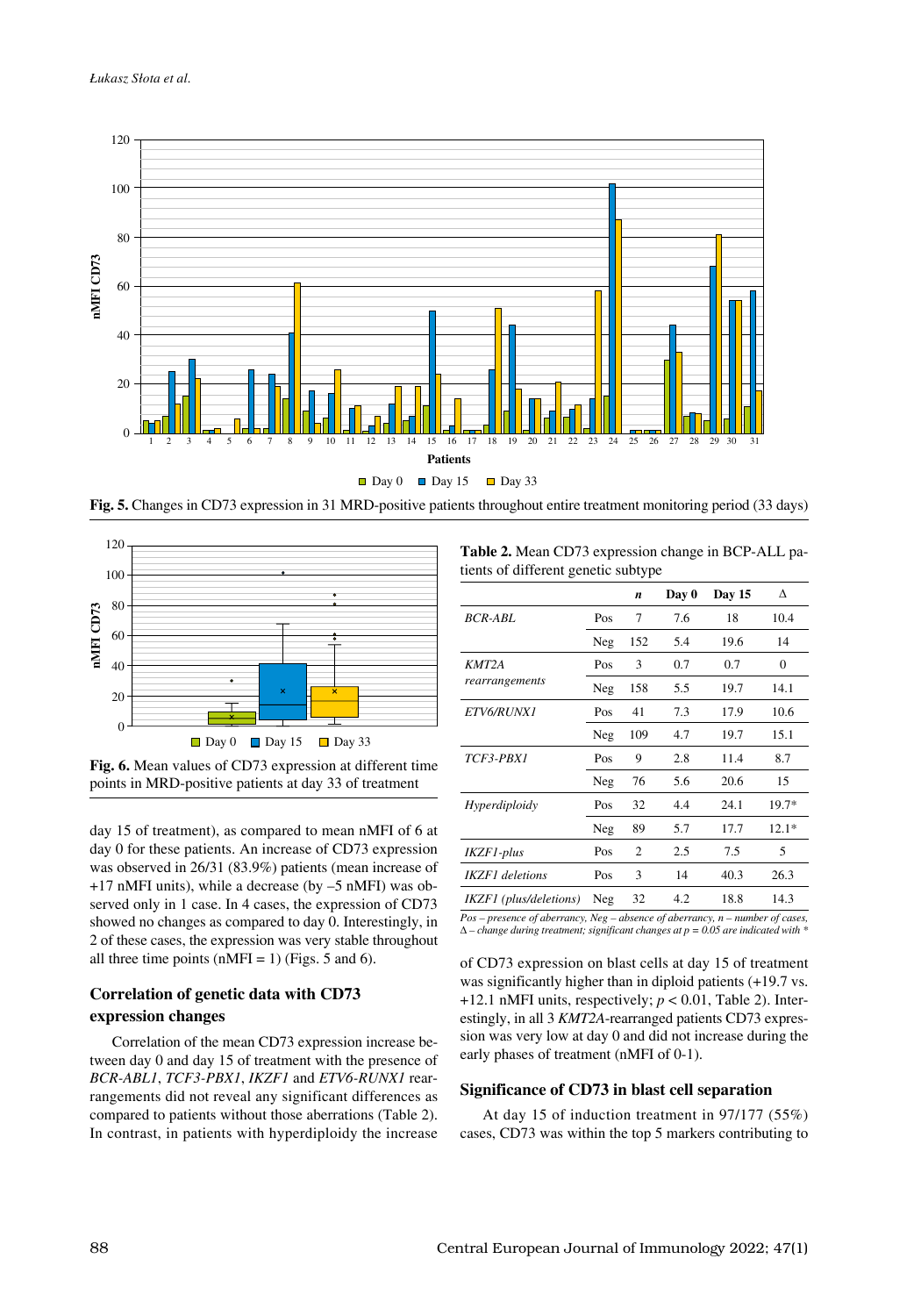*Expression of CD73 on leukemic blasts increases during follow-up – a promising candidate marker for minimal residual disease detection in pediatric B-cell precursor acute lymphoblastic leukemia*



**Fig. 7.** Participation of markers in the discrimination of blast cells from normal B cells at days 15 (**A**) and 33 (**B**) of induction treatment. Individual colors represent the proportion of significance scores obtained by particular markers

separation of blasts from normal mature B cells. In 4/177 (2.2%) patients CD73 was the most significant antigen (Fig. 7A). CD73 showed greater utility than CD22 and CD38. At day 33 of induction treatment therapy CD73 was in the top 5 markers in 20/31 (65%) cases, being the most significant in 2 cases, which ranks CD73 before CD22, CD38 and CD45 (Fig. 7B). In one patient in which normal B-cell precursors were present together with leukemic blasts, CD73 was the second most significant marker separating these populations.

## **Discussion**

Detection of MRD in BCP-ALL is one of the key elements in contemporary treatment protocols. FC-MRD level assessed at day 15 of induction treatment is one of the prognostic factors used for patient stratification and treatment effectiveness evaluation [30]. In the majority of cases, MRD level determination by FC is based on detection of LAIPs. However, it is known that some antigens contributing to LAIP (e.g. CD10, CD34 or CD20) can fluctuate during the treatment, which can potentially be problematic and lead to false negative MRD results [31]. Thus, it is crucial to look for new markers with stable expression during treatment that would strengthen the LAIP and facilitate reliable MRD detection in BCP-ALL. A review of the literature reveals many potential candidate markers. Coustan-Smith *et al*. performed a genome-wide gene expression study to evaluate several markers for detection of MRD in BCP-ALL, such as CD73, CD304, CD123, CD200, CD72, CD86, CD130. Out of these markers, CD73 showed significantly different expression pattern from normal hematogones, being at the same time one of the most frequently (around 55% of patients) overexpressed markers of blast cells. Some of these antigens (i.e. CD49f, CD69, CD132, CD83, CD79b, CD102, CD44) show similar expression on the hematogones, which excludes them as a potential markers for MRD detection [17]. Usefulness of CD73 was also reported by Tembhare *et al*., who compared expression of CD73 with CD86, CD72, CD44, CD200 and CD24 [14] and found overexpression of this marker in above 75% of patients. Also, Sędek *et al*. confirmed a high overexpression rate of CD73 on blast cells  $(\geq 2 \text{ nMFI}$  value in 66% of cases,  $\geq$  7 in 26%), and stability during the ear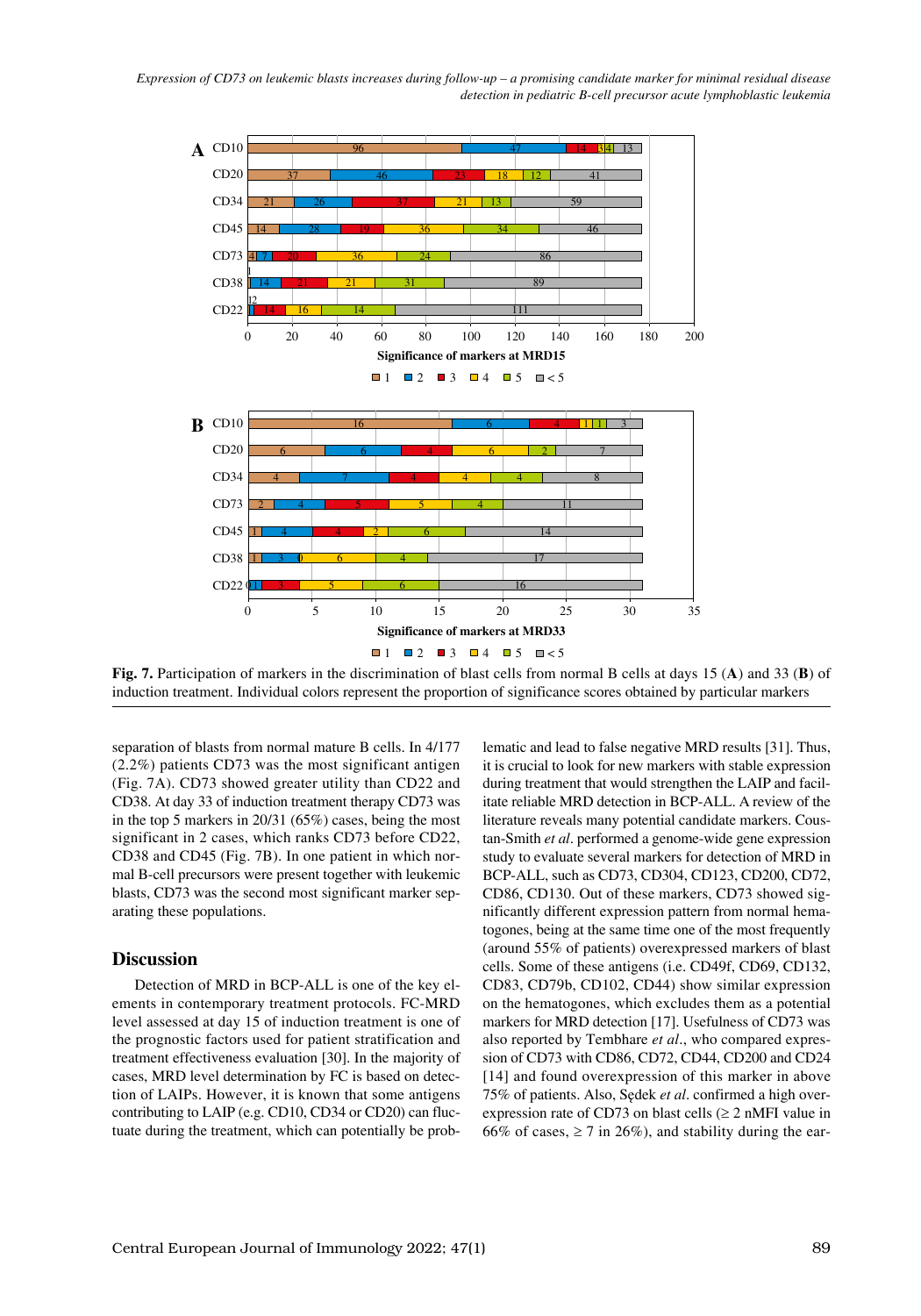ly stage of treatment, as compared to CD304 and CD86 [15]. A different approach was described by Bras *et al*., who evaluated only one potential marker – CD123 – but on a wide group of acute leukemias, proving its variable utility depending on the disease type and age group [23]. Higher expression of CD73 on blasts as compared to normal hematogones was also demonstrated by Wang *et al*. [21]. Furthermore, in a study of Jain *et al*., CD73 overexpression on blast cells was observed in 90.41% of patients [32]. CD73 was also adopted by the EuroFlow Consortium and is included in the BCP-ALL MRD panel, but it is combined with CD304 in the PE position [10].

All these reports on differential expression of CD73 between normal and leukemic cells prompted us to further evaluate the stability of this marker during the course of therapy and to further explore its usefulness in MRD detection in BCP-ALL. In the current study, the stability of CD73 expression on leukemic blasts during the early stages of treatment was assessed, by comparing its expression level at diagnosis and days 15 and day 33 of induction treatment, with the use of a normalized expression scale based on MFI (nMFI), as described by Sędek *et al*. [15]. Unlike in the 8-color EuroFlow BCP-ALL MRD panel, we decided to separate CD73 and CD304 markers to evaluate the input of CD73 only, without the possible influence of CD304, which was reported to have lower stability [15].

In the current study, a significant mean CD73 expression level increase was observed at day 15 of treatment, as compared to the initial diagnosis (mean of 19 and 5 nMFI, respectively), which is consistent with previously published data. Sędek *et al*. reported that in 95% of patients, expression of CD73 on blast cells was stable or higher at day 15 than at day 0 [15]. According to Wang *et al*. CD73 expression stability was proven in 5/9 (55.6%) cases, whereas in our study 164/177 (93%) patients showed stable or increased expression of CD73, which is in line with other published results [15, 21]. Moreover, this study also confirms the stability of CD73 expression at day 33 in patients who were still MRD-positive at that time point (the same mean nMFI as compared to day 15).

It is worth noting that in 6 cases CD73 expression rose from low nMFI values of 0-1 to much higher levels. Wang *et al*. also pointed out that the lack of CD73 expression on the day of diagnosis should not exclude CD73 from follow-up analysis, because quite often this expression is acquired during treatment [21].

The CD73 expression increase observed in the majority of cases was not correlated with any of the identified genetic subtypes of BCP-ALL except for hyperdiploidy. In patients with this numerical aberration significantly higher mean increase of CD73 expression was observed as compared with non-hyperdiploid patients  $(p < 0.01)$ . In contrast, previous studies by Sędek *et al*. and Tembhare *et al*. did not identify any significant correlations between BCP-ALL genetic subtypes and the presence of CD73 overexpression on blast cells at diagnosis; however, in both cases the study group was smaller [14, 15]. Additionally, Wang *et al*. reported that patients with the BCR-ABL fusion gene presented higher expression of CD73 on blast cells, although this correlations was not statistically confirmed [21].

Comparison of CD73 to the other well-established markers confirms its significant utility as an additional antigen in blast cells' separation from mature B cells. Since normal immature B-cell precursor cells are usually absent at days 15 and 33 of induction treatment, we could not use PCA for evaluation of separation of blasts from normal BCPs except for one case. Lower expression levels of CD73 on normal hematogones as compared to mature B-cells were however previously reported by Wang *et al*. and Sędek *et al*., which is a useful feature to distinguish leukemic cells from their normal counterparts [15, 21]. It is also important to point out that simultaneous use of several additional markers in a 10- or 12-color setting improves the sensitivity of MRD detection by FC, even if expression of some individual markers might not be present in a substantial proportion of BCP-ALL patients.

CD73 is a molecule of interest to many researchers. Expression of this molecule has been observed on many cancer cells of various origins [25, 26]. Its overexpression may be related to the increased capacity of the tumor to expand. In our research, we only checked the usefulness of using CD73 for MRD determination; however, according to Wieten *et al*., there is no significant correlation between CD73 overexpression and prognosis of ALL patients [33].

## **Conclusions**

CD73 is a promising marker for MRD detection in BCP-ALL. It was proved that in the great majority of cases its expression is not only stable but increases during the therapy. This phenomenon is not frequently observed among other routinely assessed LAIP markers, which makes CD73 a very useful marker to be used for MRD monitoring in BCP-ALL patients.

The study was supported by a grant from the National Center for Research and Development, Strategmed 3/304586/5/NCBR/2017, "PersonALL".

*The authors declare no conflict of interest.*

#### **References**

- 1. Zhao Q, Zhao S, Li J, et al. (2019): TCF7L2 activated HOXA-AS2 decreased the glucocorticoid sensitivity in acute lymphoblastic leukemia through regulating HOXA3/EGFR/Ras/Raf/ MEK/ERK pathway. Biomed Pharmacother 109: 1640-1649.
- 2. Vrooman LM, Silverman LB (2016): Treatment of childhood acute lymphoblastic leukemia: prognostic factors and clinical advances. Curr Hematol Malig Rep 11: 385-394.